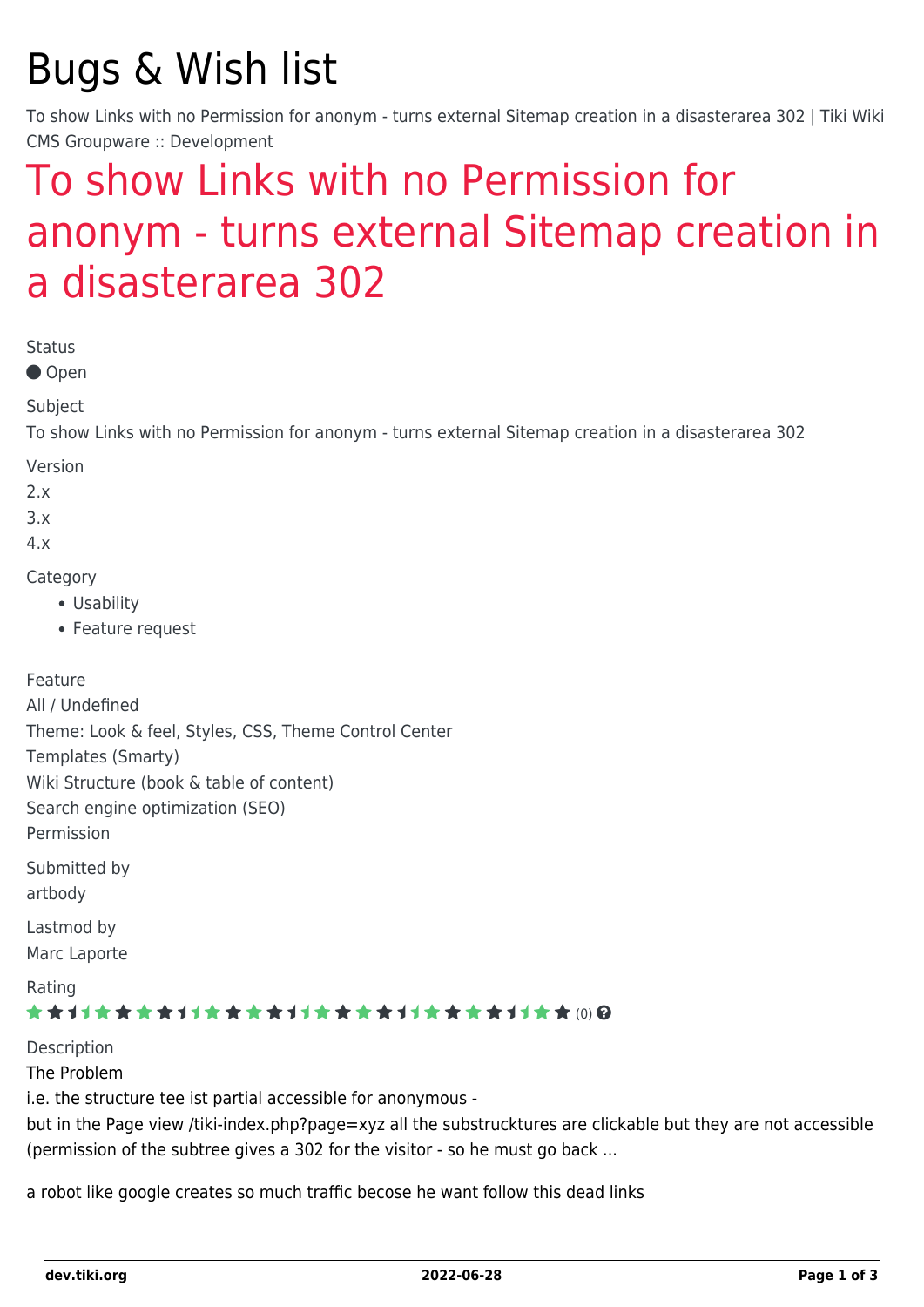so i thought this is solvable by a sitemap

but Tiki has no intern tool for a sitemap like some other cms.

so i started with a online sitemapgenerator - but disasterarea 302 permission

next sitemap-gen.py from sourceforge but the same disasterarea 302 permission

but much bigger becourse it generates from the apache accesslog.

So next i thought about this mess!OK Why create a link if it is not clickable for anonym yes thats the first solution to give the thing a straight line

looks like a big bugfamily

<lq\_013> before a few day's i started with working on a sitemap for tiki

<lq\_013> first Idea with using a external tool end up in a disaster

<lq\_013> this courced by permission on some struktures

<lq\_013> next disasterpart is the rewrite seo engine wich produces some pages 4 times

<lq\_013> each accessible in an other way

<lq\_013> the sitemaptool from sourcefrge which makes analyse of the access.log produces much more shit

<lq\_013> some things can be restricted in a config file but thats no god Idea

 $\langle$ lq 013> so my suggestion to solve some of this sitemap disasters is to cancel all a href=... where annonymous can't click to

<lq\_013> this is more then recommented becourse all visitors and searchengines follow this links and get a 302 <lq\_013> with redirekt to login or whatever

Importance 7 Easy to solve? 5 Priority 35 Demonstrate Bug (Tiki 19+) Please demonstrate your bug on show2.tikiwiki.org Version: trunk ▼ [Create show2.tikiwiki.org instance](#page--1-0) Ticket ID 2402 Created Tuesday 07 April, 2009 19:28:27 GMT-0000 by Unknown LastModif

Monday 04 November, 2013 03:11:44 GMT-0000

### Comments